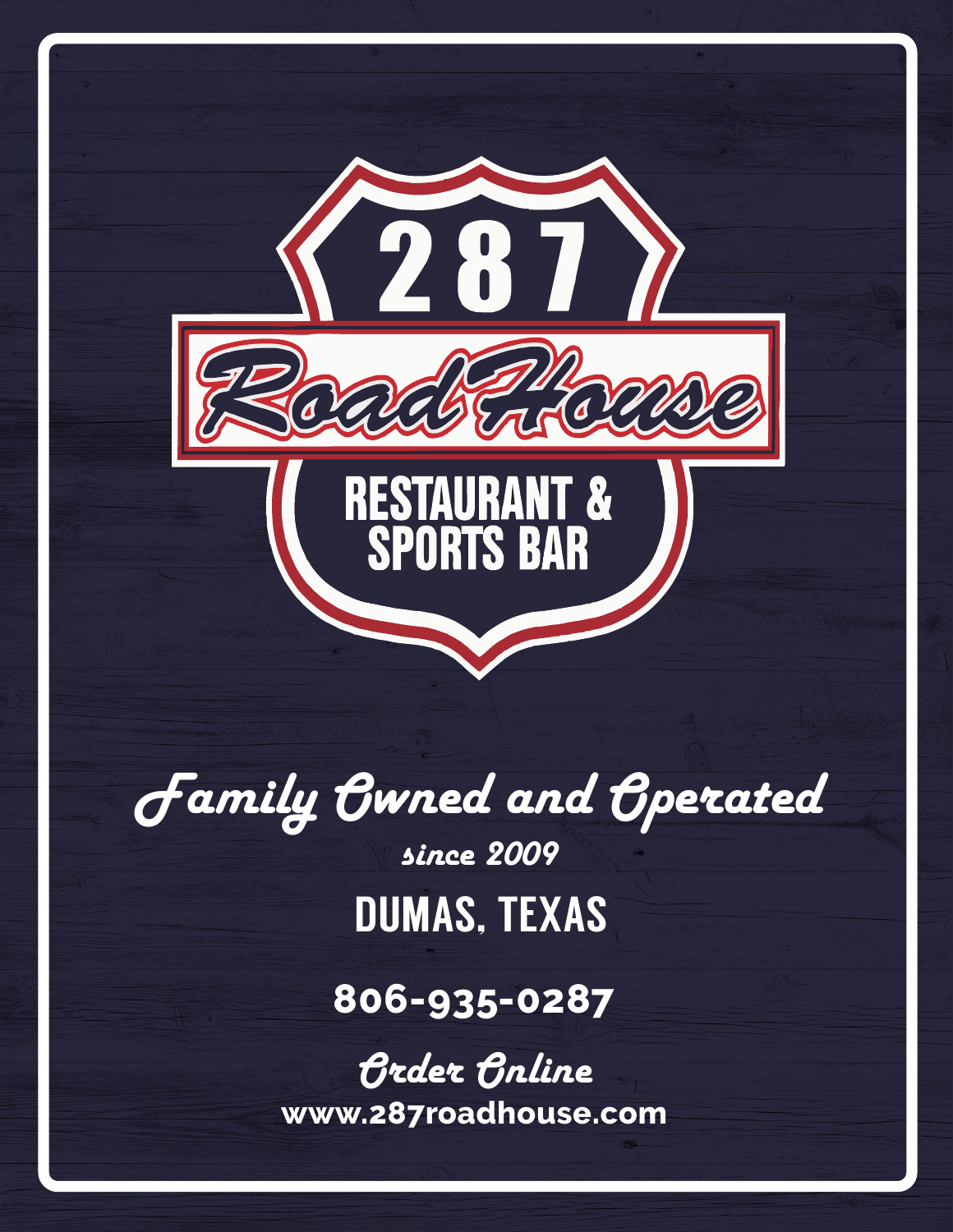# Appetizers Appetizers **YOUR CHOICE** <sup>899</sup>

**FRESH GUACAMOLE Our homemade guacamole served with chips**

#### **POTATO SKINS**

**Three large potato skins stuffed with cheese, bacon bits & sour cream. Add green chiles and grilled jalapeños for 99¢.**

#### **FRIED MUSHROOMS**

**Whole white button mushrooms battered & deep fried, served with ranch**

#### **CHEESE CURDS**

**Battered & fried mozzarella cheese curds, served with homemade ranch & marinara sauce**

#### **287 CHEESE STIX**

**Creamy mozzarella cheese blended with diced jalapeños & coated with a spicy buffalo breading, served with ranch & marinara sauce**

#### **FRIED PICKLES**

**Dill pickles, lightly breaded & deep fried, served with ranch**

#### **FRIED JALAPEÑOS**

**Thin jalapeño slices beer battered and fried to a golden brown, served with homemade ranch.**

### RoadHouse Bampler 13<u>99</u>

**Comes with a Fried Pickles, Fried Mushrooms, Cheese Curds, 287 Cheese Stixs & 3 Stuffed Jalapeños. No substitutions.**

#### **BUFFALO SHRIMP (8) 10.99**

**Jumbo popcorn shrimp deep fried & tossed in choice of buffalo sauce: sweet, spicy or mixed on a bed of lettuce**

**MEXICAN LOADED FRIES 10.99 Our French fries topped with queso, green chiles & jalapeños. Add taco meat for 3.99.**

**PULLED PORK NACHOS 11.99 Get it on homemade chips, smothered with a layer of cheese and smoked pulled pork with BBQ sauce on top. Add green chile for 1.99.**

**LOADED FRIES 10.99 Our French fries topped with cheese & bacon bits**

#### **DELUXE NACHOS 11.99 Crisp tortilla chips topped with queso, seasoned taco meat, lettuce, tomato, guacamole, sour cream & pico de gallo**

**CHIPS OR CHICHARRONES AND SALSA 4.99 ADD QUESO FOR 1.99**

### roadhouse specialties

#### **ROADHOUSE STUFFED**

**JA-LAP-A-NOS (6) 7.99 (12) 13.99 Stuffed with cream cheese, bacon wrapped by hand daily and cooked to perfection**

#### **OYSTERS (12) 21.99**

**Succulent Texas gulf coast oysters on the half shell, served with cocktail sauces, lemons & horseradish**

#### **YARD BIRD WINGS (6) 8.99 (12) 15.99**

**Get em Bone-in or boneless & tossed in our signature sauces, Sweet, Spicy, or Mixed Buffalo. Add additional sauce to order for .99 for soufflé or a cup for 3.99**



**FRIED OKRA BLACK BEANS SWEET CORN LOADED BAKED POTATO FRESH CUT GRILLED VEGETABLES WHOLE GRILLED JALAPEÑOS (2) MOMMA GREEN BEANS MASHED POTATOES & GRAVY HOMEMADE POTATO CHIPS Add sliced Jalapeños to an order for 99¢ CUP OF SOUP MAC & CHEESE FIESTA RICE**



**Upgrade entrée side for a side salad for an additional 1.99 HOUSE SALAD -OR- CAESAR SALAD**

**PRICES AND AVAILABILITY SUBJECT TO CHANGE WITHOUT NOTICE.**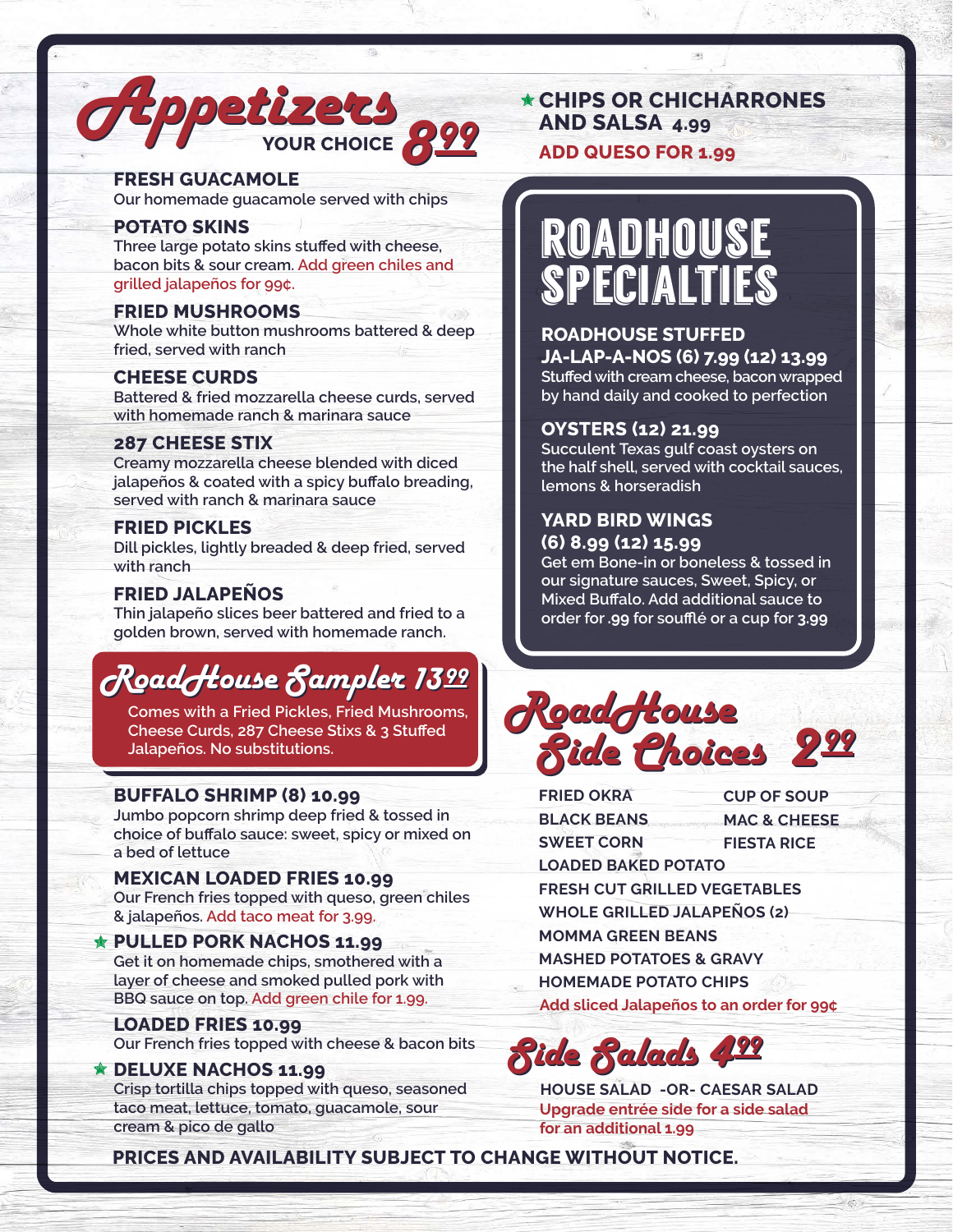

#### **ROADHOUSE PHILLY SALAD 12.99**

**Thinly sliced Philly steak, peppers & onions served on top of fresh lettuce, tomatoes, cheese & your choice of dressing**

#### **CLUB SALAD 12.99**

**Smoked turkey, ham & bacon served on top of fresh lettuce, tomatoes, cheese & your choice of dressing**

#### **CHICKEN FAJITA OR BEEF TACO SALAD 12.99**

**Seasoned fajita chicken or taco meat in a tortilla shell bowl, with lettuce, tomatoes, cheese, guacamole, sour cream & choice of dressing**

#### **BUFFALO CHICKEN SALAD 12.99**

**Fresh lettuce topped with cheese, tomato & crispy chicken covered in sweet, spicy, or mixed buffalo sauce**

#### **GRILLED OR FRIED CHICKEN CAESAR SALAD 12.99**

**Our seasoned grilled chicken breast or hand breaded jumbo chicken bites mixed with romaine lettuce, Parmesan cheese, croutons & our special Caesar dressing**

#### **SOUTHWEST SALAD 13.99**

**Blackened chicken, sweet corn, fajita peppers, fresh guacamole, and shredded cheese layered over fresh lettuce mix**



### **SERVED WITH YOUR CHOICE OF TWO SIDES**

**MOMMA'S GRILLED CHICKEN 12.99 A grilled chicken breast smothered in bacon, cheddar cheese & our RoadHouse BBQ sauce**

#### **GRILLED CHICKEN BITES 12.99**

**Bite size portions of our tender chicken, grilled with seasoned mushrooms & onions**

#### **CHICKEN BITES 10.99**

**Jumbo chicken bites hand breaded with signature breading**

#### **CHICKEN FRIED CHICKEN 10.99**

**Our famous chicken fry breading on a seasoned chicken breast, smothered in cream gravy. Get it loaded with jalapeños, green chiles & shredded cheese for 2.99.**

#### **MUSHROOM SWISS GRILLED CHICKEN 11.99**

**Hand cut, grilled chicken breast seasoned to perfection, topped with Swiss cheese, grilled onions, mushrooms and Au Jus**



## PASTA

Soups

Are you ready for our perfect pasta dishes?

**SERVED WITH TOASTED GARLIC BREAD & SIDE SALAD**

#### **ALFREDO 16.99**

**Our homemade creamy Alfredo sauce drizzled over spaghetti noodles with your choice of blackened chicken or blackened shrimp. Make it a combo for 18.99**

#### **CHICKEN PARMESAN 16.99**

**Our hand breaded chicken bites on top of spaghetti, smothered with marinara sauce, topped with melted mozzarella & Parmesan cheese**

#### **LASAGNA 16.99**

**You can't serve pasta and not have Lasagna & ours is loaded with layers of seasoned ground beef, basil & herb tomato sauce, fresh ricotta cheese & topped with mozzarella & Parmesan cheese… Italian Flavor at its Best.**

**CUP 2.99 BOWL 5.99**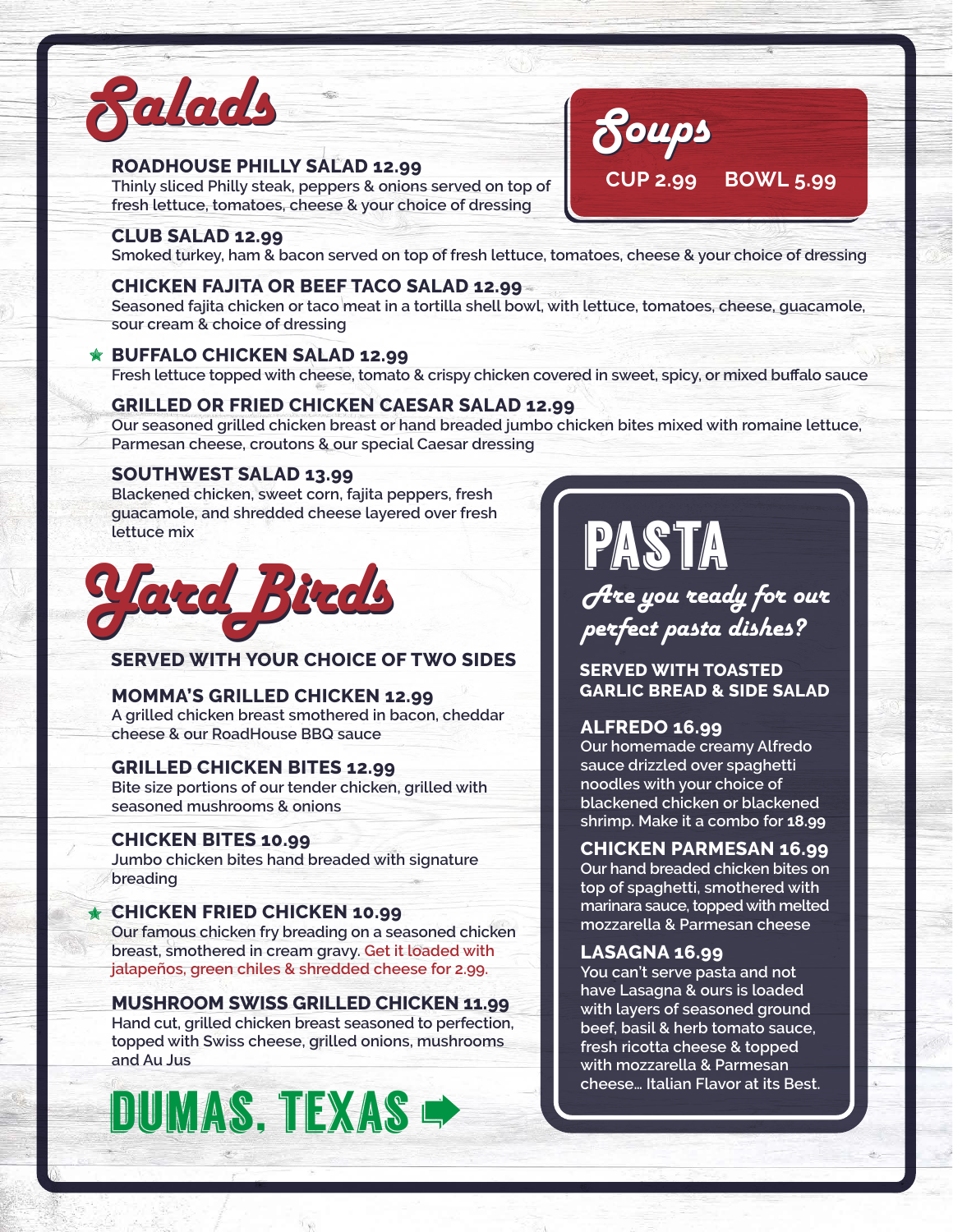

### How do you like your steak?

**RARE:** *RED COOL CENTER* **MEDIUM RARE:** *RED WARM CENTER* **MEDIUM:** *PINK HOT CENTER* **MEDIUM WELL:** *SLIGHT PINK CENTER* **WELL DONE:** *NO PINK*

#### **ALL STEAKS ARE AGED & HAND CUT, SERVED WITH TWO SIDES**

**ROADHOUSE RIBEYE (12 OZ.) 29.99 The most flavorful cut of beef**

**ROADHOUSE FILET 24.99 Hand cut juicy filet and grilled to perfection**

**BACON WRAPPED FILET KABOBS 19.99 Juicy bite size pieces of melt in your mouth filet pieces wrapped in bacon grilled on a skewer with peppers and onions**

**CHICKEN FRIED STEAK 15.99 A true Texas legend, a hand breaded cut of beef, deep fried & topped with country gravy**

**LOADED CHICKEN FRIED STEAK 18.99 Our large hand breaded chicken fried steak topped with jalapeños, green chiles & shredded cheese, smothered in cream gravy**

*<b>SOUTHERN STYLE BONELESS* **PORK CHOPS 14.99 Fried boneless pork chops topped with country gravy**

#### **ROADHOUSE JALAPEÑO CHOPPED STEAK 14.99 Our RoadHouse patty topped with mushrooms,**

**onions, jalapeños, pepper jack cheese & brown gravy**

**CHOPPED STEAK 12.99 Fresh ground beef, char-grilled, topped with grilled onions, mushrooms & brown gravy**

**PORK LOIN 14.99 A thick hand cut char-grilled pork loin**

**FILET STEAK BITES 18.99 Bite sized portions of our juicy filet, grilled with seasoned mushrooms & onions**

### **GRILLED OR FRIED SHRIMP ADD TO ANY ENTRÉE FOR 8.99**

**WITH YOUR CHOICE OF TWO SIDES** Seafood Seafood

#### **CEDAR PLANK SALMON 19.99**

**A large salmon filet grilled on a cedar plank to seal in that one-of-a-kind flavor**

#### **JUMBO POPCORN SHRIMP (10) 14.99**

**Fresh jumbo gulf shrimp (deep fried, grilled, or blackened) served on a bed of rice, with cocktail sauce**

#### **ROADHOUSE CATFISH 14.99**

**Our fresh catfish filet (deep fried, grilled or blackened) served on a bed of rice with tartar sauce**

#### **BUFFALO SHRIMP (10) 14.99**

**Jumbo popcorn shrimp deep fried, tossed in choice of buffalo sauce: sweet, spicy or mixed on a bed of lettuce**

*Consuming raw or uncooked meats, poultry, seafood, shellfish or eggs may increase your risk of foodborne illness*

**PRICES AND AVAILABILITY SUBJECT TO CHANGE WITHOUT NOTICE.**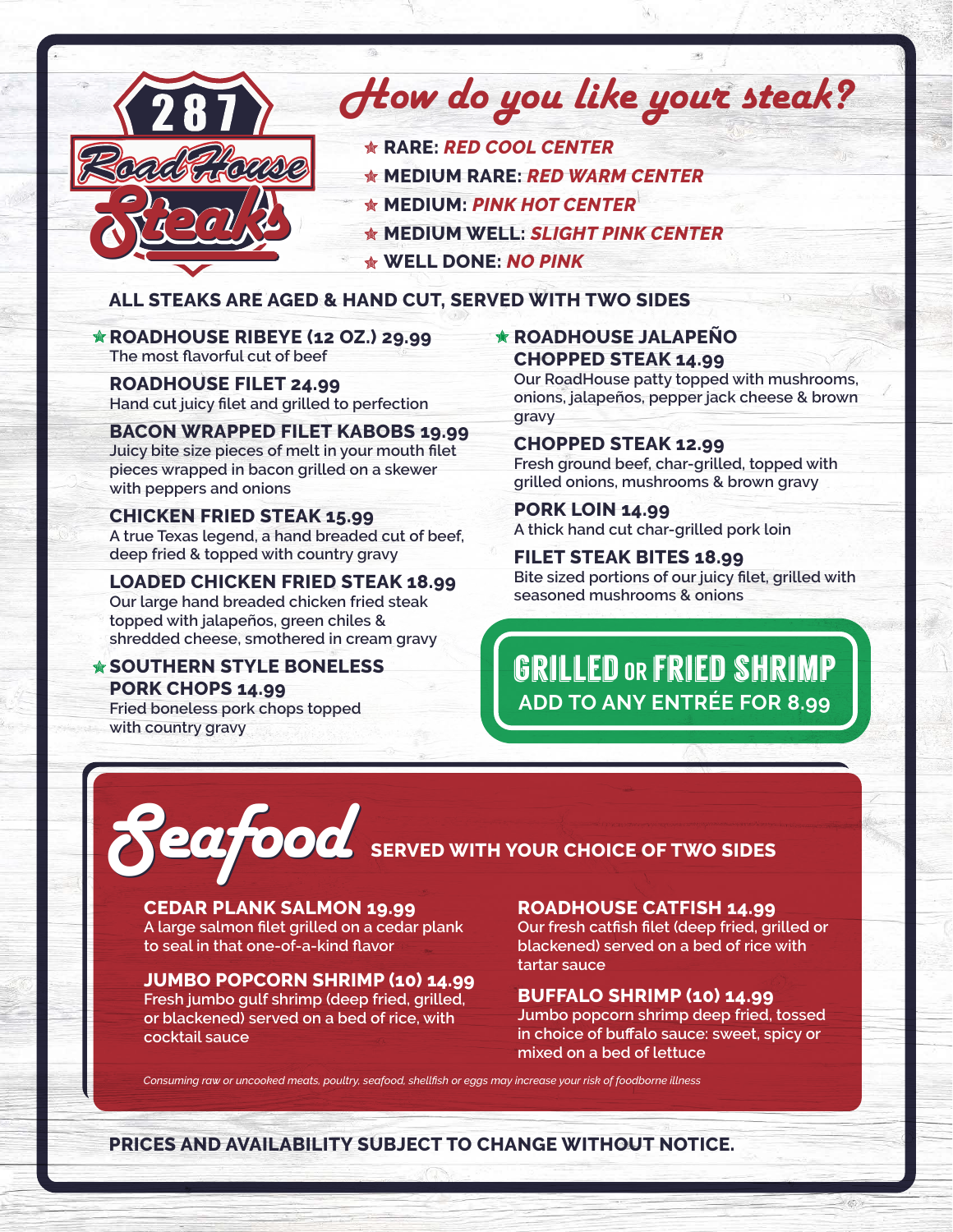

**ALL BURGERS, SANDWICHES AND WRAPS SERVED WITH YOUR CHOICE OF REGULAR FRIES, SWEET POTATO FRIES, SWEET MIX, CHICHARRONES, OR OUR HOMEMADE CHIPS (SUBSTITUTE SIDE SALAD FOR 2.99)**

#### **ROADHOUSE PHILLY 11.99**

**Our famous Texas Philly meat served on chipotle flat bread with pepper jack cheese, peppers, onions & au jus.**

#### **MUSHROOM & SWISS GRILLED CHICKEN 10.99**

**It's simple, Swiss cheese, lettuce, tomato, mayo & it's on a sweet sourdough bun, topped with grilled mushrooms & onions**

#### **TEXAS CLUB SANDWICH 11.99**

**This is a huge sandwich sure to FILL YOU UP! Ham, turkey & bacon served on a sweet sourdough bun with mayo, lettuce, tomatoes & Swiss cheese**

#### **CHICKEN SANDWICH 11.99**

**Grilled or fried yard-bird served on a sweet sourdough bun, topped with mayo, pepper jack cheese, lettuce & tomatoes**

#### **BUFFALO CHICKEN SANDWICH 12.99**

**Fried yard bird tossed in your choice of signature sauces, Garlic Parmesan, BBQ, Teriyaki, Sweet, Spicy, or Mixed Buffalo sauce on a sweet sour dough bun with lettuce, tomatoes and pepperjack cheese**

#### **FAT PAT PIGGY 12.99**

**Our in-house, slow smoked pulled pork topped with BBQ, shredded cheese, onions strings and pickles sandwiched between a sweet sour dough bun**

#### **287 ROADHOUSE BURGER 13.99**

**A fresh 8 oz. burger patty stuffed with garlic, jalapeños & onions, topped with pepper jack cheese, served with lettuce, tomatoes, pickles & jalapeño ranch on a jalapeño cheese bun**

#### **BUILD YOUR OWN BURGER 13.99**

**We start with a fresh 8 oz. patty, you choose the rest: cheddar, Swiss or pepper jack cheese, bacon, grilled or raw onions, grilled mushrooms, lettuce, tomatoes, pickles, jalapeños & green chiles. Make it a Pounder 3.99 Each additional cheese slice .50 Add guacamole .99**

## WRAPS

**Jalapeño tortilla with mayo, shredded cheese, lettuce, tomato, bacon, ham and turkey** 

#### **THE PHILLY WRAP 12.99**

**Jalapeño tortilla wrap with our Philly steak and grilled onions & peppers, tomatoes, lettuce and cheese drizzled with jalapeño ranch and served with a side of Au Jus**

#### **BUFFALO SHRIMP OR CHICKEN WRAP 12.99**

**Choice of our golden fried chicken or shrimp tossed in sweet, spicy or mixed buffalo sauce, lettuce shredded cheese & tomatoes drizzled with jalapeño ranch wrapped in a delicious jalapeño tortilla**



#### **QUESADILLA 12.99**

**Chicken or Taco Beef on a jalapeño cheese tortilla, served with sour cream, guacamole and pico de gallo.**

#### **PULLED PORK TACO 12.99**

**3 tortillas stuffed with slow smoked pulled pork and topped with BBQ, cheese and homemade crispy onion strings**

#### **BAJA TACOS 12.99**

**3 soft flour tortillas filled with juicy blackened chicken, mango salsa and topped with homemade Baja sauce**

#### **BURRITO PLATTER 15.99**

**Beef or chicken burrito with homemade red sauce wrapped in a jalapeño tortilla served on a bed of queso and topped with lettuce and tomatoes**